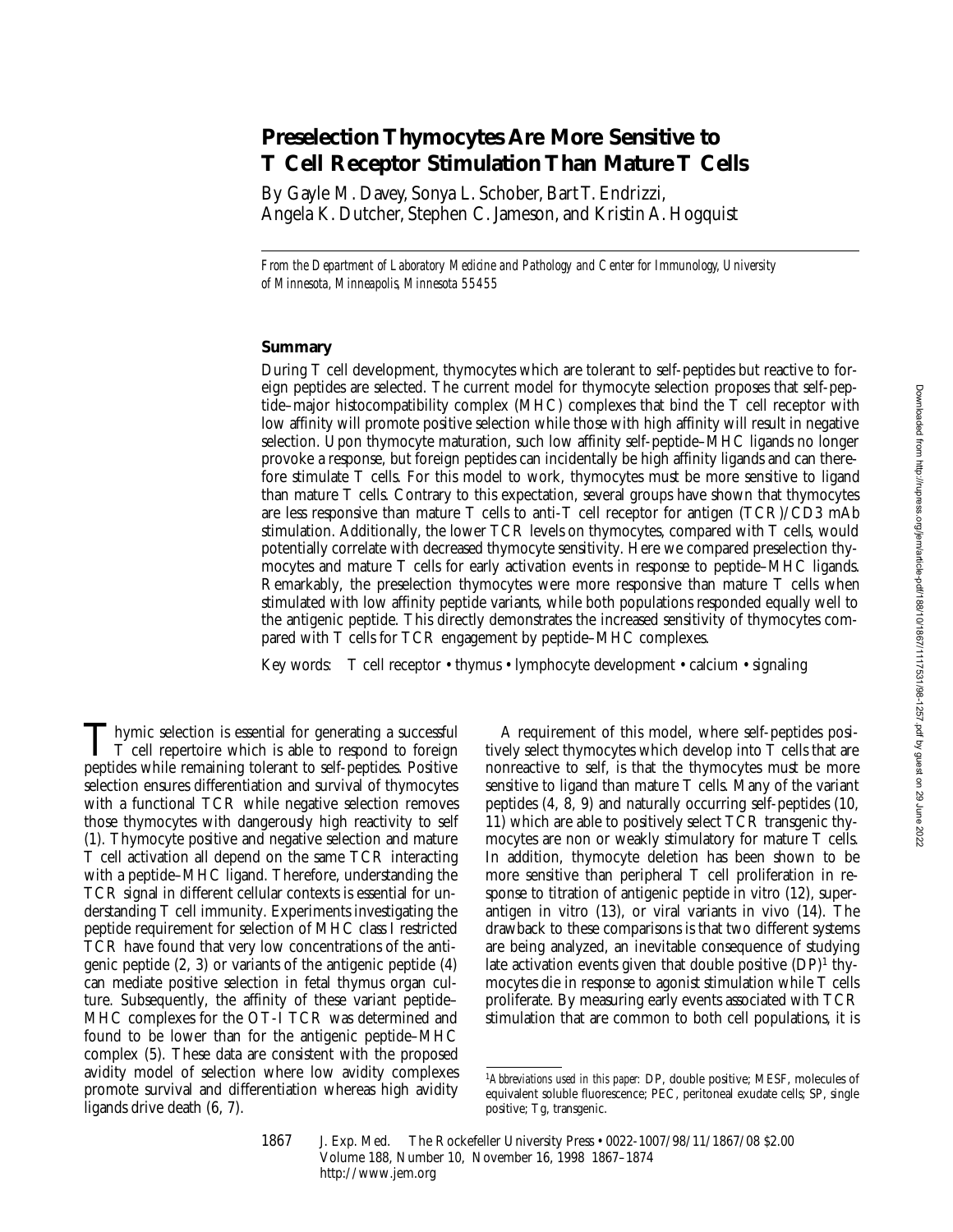possible to directly compare thymocytes and T cells in the same assay. Surprisingly, experiments comparing calcium flux in response to TCR cross-linking by mAb found that DP thymocytes are less responsive than mature thymocytes or T cells (15–17). This lower sensitivity of DP thymocytes is inconsistent with the proposed model and the biological behavior of DP thymocytes (as described above).

In this paper, we use stimulation with peptide–MHC ligands to further analyze the differences between thymocyte and T cell early responses. Three common parameters were examined: CD69 upregulation, TCR downregulation, and calcium mobilization. The central role of intracellular calcium in T cell activation has been investigated extensively (18). The CD69 molecule is a type II C-type lectin receptor expressed on a subset of DP and single positive (SP) thymocytes and a small proportion of mature T cells (19). CD69 expression is associated with activation and the molecule can be detected on T cells within 2 h after stimulation through the TCR (20). Similarly, TCR downregulation has been shown to correlate with TCR occupancy and to be proportional to the T cell's biological response (21). However, unlike CD69 modulation and calcium flux, TCR downregulation appears to be independent of TCR signal transduction (22, 23).

In this study, we found that T cells were more sensitive than thymocytes to anti-CD3 mAb stimulation, as previously described. However, in response to low affinity peptide–MHC complexes, thymocytes were more sensitive than mature T cells despite lower TCR levels.

## **Materials and Methods**

*Mice and Cells.* OT-I is a C57BL/6 transgenic strain expressing a TCR specific for the OVA peptide (OVAp, SIINFEKL) in the context of MHC class I molecule K<sup>b</sup> (4). TAP<sup>o</sup> is a 129  $\times$ C57BL/6 strain with a targeted mutation of the TAP-1 gene on both chromosomes (gift of Anton Berns, Netherlands Cancer Institute, Amsterdam, The Netherlands). RAG<sup>o</sup> is a C57BL/6 strain with a targeted mutation of the RAG-1 gene on both chromosomes, obtained from The Jackson Laboratory (Bar Harbor, ME).  $TAP^{\circ}$  and  $RAG^{\circ}$  mice were crossed with OT-I to give OT-I TAP<sup>o</sup> and OT-I RAG<sup>o</sup> mice, respectively. In some experiments OT-I lymph node cells were enriched for  $CD8<sup>+</sup>$  cells using a negative selection mouse CD8 Cellect™ column (Cytovax Biotechnologies Inc., Alberta, Canada).

*Peptides and Antibodies.* OVAp variant peptides were used at 1 and 10 μM. V-OVA is RGYNYEKL; E1 is EIINFEKL; G4 is SIIGFEKL; N6 is SIINFNKL. The properties of these peptides in the OT-I system have been detailed elsewhere (4, 24, 25).

The anti-CD3 mAb (clone 500A2) was used for TCR stimulation, plate bound for the in vitro assays, and cross-linked with goat anti–mouse Ig (Sigma Chemical Co., St. Louis, MO) for calcium flux experiments. For flow cytometry the following antibodies from PharMingen (San Diego, CA) were used: CD4 (RM4-5), CD8 (53-6.7), CD69 (H1.2F3), Va2 TCR (B20.1), and VβTCR (H57-597).

*In Vitro Assay for CD69 Upregulation and TCR Downregulation.*  $5 \times 10^5$  thymocytes, spleen, or lymph node cells from OT-I TAP<sup>o</sup> or OT-I mice and 10<sup>5</sup> APCs were prepared in RPMI/10% FCS, and peptide was added where required. The

cells were pelleted together in a round bottom 96-well plate and incubated for 3 h at  $37^{\circ}$ C, 5% CO<sub>2</sub>. The APCs were either peritoneal exudate cells (PEC) from TAP<sup>o</sup> mice or the 5AK<sup>b</sup> cell line, a mouse fibroblast cell transfected with  $H-2K^b$  (26, 27). The TAPo PEC (predominantly macrophages) were generated by injecting TAPo mice intraperitoneally with 1 ml of thioglycollate 5 d before harvesting cells by peritoneal wash.

For TCR cross-linking by antibody, diluted anti-CD3 mAb in  $0.1$  M NaHCO<sub>3</sub>, pH 8.1, was incubated in flat bottom 96-well plates,  $4^{\circ}$ C overnight. The wells were subsequently washed twice with PBS/0.05% Tween 20 and twice with PBS before adding the cells, centrifuging plates, and incubating for 3 h at  $37^{\circ}$ C, 5%  $CO<sub>2</sub>$ . In experiments where TAP<sup>o</sup> PEC were used to present the anti-CD3 mAb, cells and mAb were incubated together for 1 h on ice, washed, and aliquoted into 96-well round bottom plates.

After the 3-h incubation the cells were simultaneously labeled for flow cytometry with CD4, CD8, CD69, and the transgenic (Tg)  $V\alpha$ 2 TCR antibodies. Forward and side scatter gating was used to eliminate dead cells. Populations of interest were identified on the basis of CD4 and CD8 staining. CD69 and TCR staining of these gated populations were subsequently analyzed. The data were normalized to account for the lower level of TCRs on unstimulated DP thymocytes and, conversely, the greater CD69 expression attained by T cells after maximal stimulation relative to thymocytes. To normalize the TCR data for each cell subset, TCR levels in the presence of APC but no peptide were set at 100%. Therefore the percentage of TCR downregulation was calculated by dividing the mean channel fluorescence with peptide by the mean channel fluorescence without peptide and multiplying the result by 100. To normalize the CD69 data, the levels of CD69 in the presence of saturating OVAp (generally 5 nM) were set at 100%. Therefore the percentage of CD69 upregulation was calculated by dividing the mean channel fluorescence for that peptide dilution by the mean channel fluorescence for saturating OVAp and multiplying the result by 100.

*Calcium Flux.*  $2 \times 10^6$  freshly isolated lymphocytes in 1 ml of media (RPMI/3% FCS) were incubated at  $37^{\circ}$ C for 1 h with 5  $\mu$ g of Indo-1-AM (1 mg/ml in DMSO; Molecular Probes, Inc., Eugene, OR). Immediately before stimulation the cells were washed twice with warm media and resuspended at 106 cells/ml. Exposure to light was minimized during this procedure to avoid bleaching effects. The APCs were incubated with 10  $\mu$ M peptide at  $37^{\circ}$ C in RPMI/10% FCS for 1 h, washed, and resuspended at  $10<sup>6</sup>$  cells/ml.

Changes in intracellular calcium were measured using a FACS-VantageTM (Becton Dickinson, San Jose, CA) equipped with a multiple wavelength 100-mW water-cooled argon laser and  $395\lambda$ and 530 $\lambda$  filters to maximize the  $R_{\text{max}}/R_{\text{min}}$  ratio of Indo-1-AM (28). Calcium-bound Indo was measured by the FL4 channel and unbound Indo was measured in the FL5 channel. An attached water bath maintained the sample at  $37^{\circ}$ C throughout the assay period.

For peptide–MHC ligand stimulation,  $5 \times 10^6$  lymphocytes were added to an equal number of APCs, gently agitated, and the sample applied to the FACSVantage<sup>TM</sup> for 1 min to determine the basal response. The sample was then centrifuged for 6 s at 16,000 *g* to maximize cell–cell contacts, and reapplied to the machine. This procedure took  $\leq 1$  min and appears as a break in the analysis trace (see Fig. 3 *A*). The sample was then read for a further 6–8 min. For mAb stimulation, the primary antibody (20  $\mu$ g/ml) was applied after 1 min, the sample measured for 1 min, and then the secondary antibody was applied; there was no cen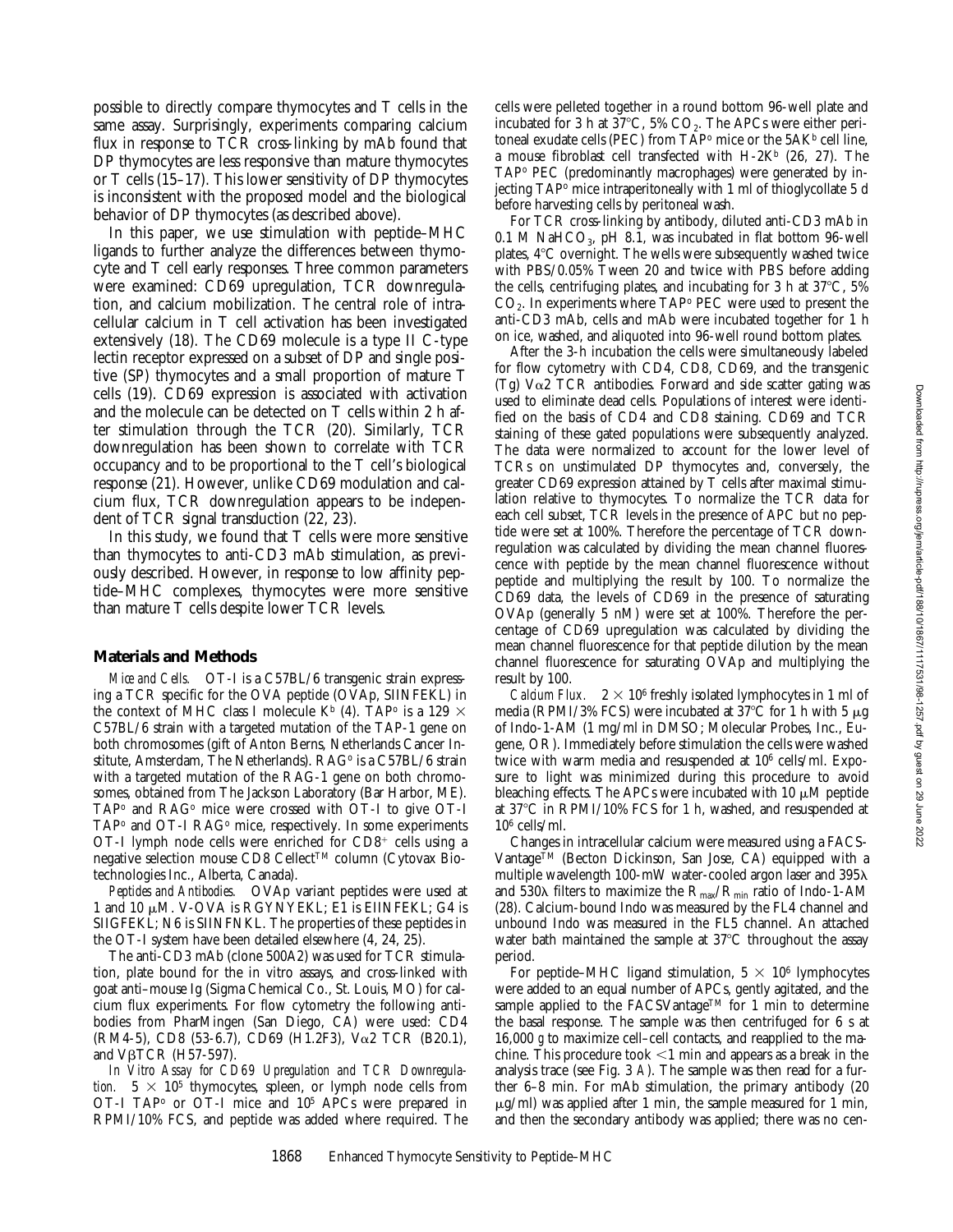trifugation of the sample. Data were analyzed using CellQuest<sup>™</sup> software (Becton Dickinson).

*TCR Quantitation.* TCR quantitation was undertaken by comparing anti-V $\alpha$ 2 TCR-FITC labeling with calibrated microbeads of known fluorescence intensity (QuantumTM 24; Flow Cytometry Standards Corp. [FCSC], San Juan, Puerto Rico). Mean fluorescence intensity data from the flow cytometry were used to generate a value of molecules of equivalent soluble fluorochrome (MESF) using the QuickCal® software (FCSC). The number of receptors was then calculated by dividing the MESF value by the relative fluorescence/protein ratio for the mAb. The relative fluorescence/protein ratio was determined by comparing mAb fluorescence to a standard curve of freshly prepared FITC solution (5  $\times$  10<sup>-6</sup> to 5  $\times$  10<sup>-9</sup> M) in a fluorometer. The relative fluorescence/protein ratio was similar to the fluorescein/protein ratio, determined by the manufacturer. Calculation of these numbers assumes that mAb binding is monovalent at saturating levels of mAb.

#### **Results and Discussion**

*Preselection Tg Thymocytes Have Fewer TCR Than Mature T Cells.* CD4<sup>+</sup>CD8<sup>+</sup> (DP) thymocytes are a heterogeneous population of pre- and postpositive selection cells with no definitive marker to distinguish all postpositive selection cells. Therefore, to study a homogenous population of preselection DP thymocytes we took advantage of transgene technology. The OT-I TCR Tg mice express a  $V\alpha$ 2, V $\beta$ 5 TCR specific for the OVA peptide, SIINFEKL, in the context of the MHC class I molecule,  $K^b$  (4). In TAPo mice, which have minimal MHC class I on the cell surface, the selection of  $CD4$ <sup>-</sup> $CD8$ <sup>+</sup> (SP) T cells is severely impaired  $(29)$ . Therefore, in a TAP $\circ$  mouse with the OT-I TCR, almost all the DP thymocytes are preselection and few mature CD8 SP thymocytes develop (10). Hence, OT-I TAPo thymii provide a source of preselection DP thymocytes which can be compared with OT-I TAPwt CD8 SP thymocytes and peripheral T cells.

In normal (non-TCR Tg) mice, mature T cells express  $\sim$ 10-fold more TCRs on the cell surface than immature thymocytes (30). This is also true in TCR Tg mice although the difference is not as large (Fig. 1 *A*). In part this may be due to the greater proportion of cells undergoing positive selection in the Tg mice, and hence upregulating their TCRs. In contrast, for normal mice the majority of DP thymocytes are preselection. Therefore we compared preselection TCR-Tg DP thymocytes (OT-I TAPo) with DP thymocytes from a selecting environment (OT-I). The level of TCRs on preselection OT-I DP cells was significantly lower than for selected OT-I DP cells (Fig. 1 A). However, the level on preselection OT-I DP thymocytes was still higher than for non-TCR Tg DP thymocytes (Fig. 1 *B*). These data confirm that DP thymocytes maintain low TCR surface levels until after positive selection, despite the fact that in  $\alpha\beta$ TCR Tg mice the TCR is expressed at high levels on double negative precursor cells (31, 32). Most probably, the low TCR level on OT-I DP cells is due to degradation of the TCR $\alpha$  chains in the endoplasmic reticulum, as seen in wild-type mice (33).



**Figure 1.** Surface TCR levels are lower on DP thymocytes than T cells from OT-I mice. (*A*) Flow cytometry histograms of Va2 TCR expression on splenic T cells (*solid line*) or DP thymocytes (*dashed line*) from OT-I mice and preselection DP thymocytes (*dotted line*) from OT-I TAPo mice. (*B*) Flow cytometry histograms of pan  $V\beta$ TCR expression on splenic T cells (*solid line*) or DP thymocytes (*dashed line*) from non-TCR Tg mice, splenic T cells (*dash-dot line*) from OT-I mice, and preselection DP thymocytes (*dotted line*) from OT-I TAP<sup>o</sup> mice.

*DP Thymocytes Are More Sensitive to Low Affinity Ligands.* In view of the fact that thymocytes have fewer TCRs, a comparison of their sensitivity to TCR stimulation was undertaken. To directly compare the relative sensitivity of DP thymocytes to SP thymocytes and T cells it is necessary to have an assay relevant to both immature and mature cell types. Therefore CD69 upregulation, an early activation event common to both thymocytes and T cells, was measured after in vitro stimulation with peptide–MHC complexes on APCs. TCR-dependent CD69 upregulation in mature T cells requires sustained activation of Ras (34), calcium flux, and PKC activation (20, 35).

In previous experiments, when DP thymocytes or T cells were activated through TCR cross-linking, the T cells showed a greater magnitude of calcium flux than DP thymocytes (15–17). Thus, we tested whether CD69 upregulation would follow a similar pattern. In this experiment plate-bound anti-CD3 mAb was used to stimulate different T cell subsets. Fig. 2 *A* shows that CD69 upregulation was more readily activated in T cells or mature thymocytes compared with preselection DP thymocytes. CD8 SP thymocytes and T cells attained maximal CD69 expression when exposed to 2  $\mu$ g/ml anti-CD3 antibody, whereas the preselection DP thymocytes were submaximal even at 60  $\mu$ g/ml (data not shown). Given the differences in the affinity and kinetics of binding for antibody versus peptide– MHC ligands (36), it was of interest to compare anti-CD3 mAb stimulation to the more physiologically relevant peptide–MHC ligands.

Three populations, preselection DP thymocytes, CD8 SP thymocytes, and CD8 SP T cells, were incubated for 3 h with titrated OVAp in the presence of TAPo PEC as the APC. Unlike the anti-CD3 mAb stimulation, each population responded similarly to the antigenic peptide–MHC complex (Fig. 2 *B*). Upregulation of CD69 was first detectable at 5–50 pM and was maximal at 50 nM. As the intensity of CD69 expression and number of cells which respond is different between thymocytes and T cells, the data are normalized such that 100% corresponds to CD69 levels on each population stimulated with the highest concentra-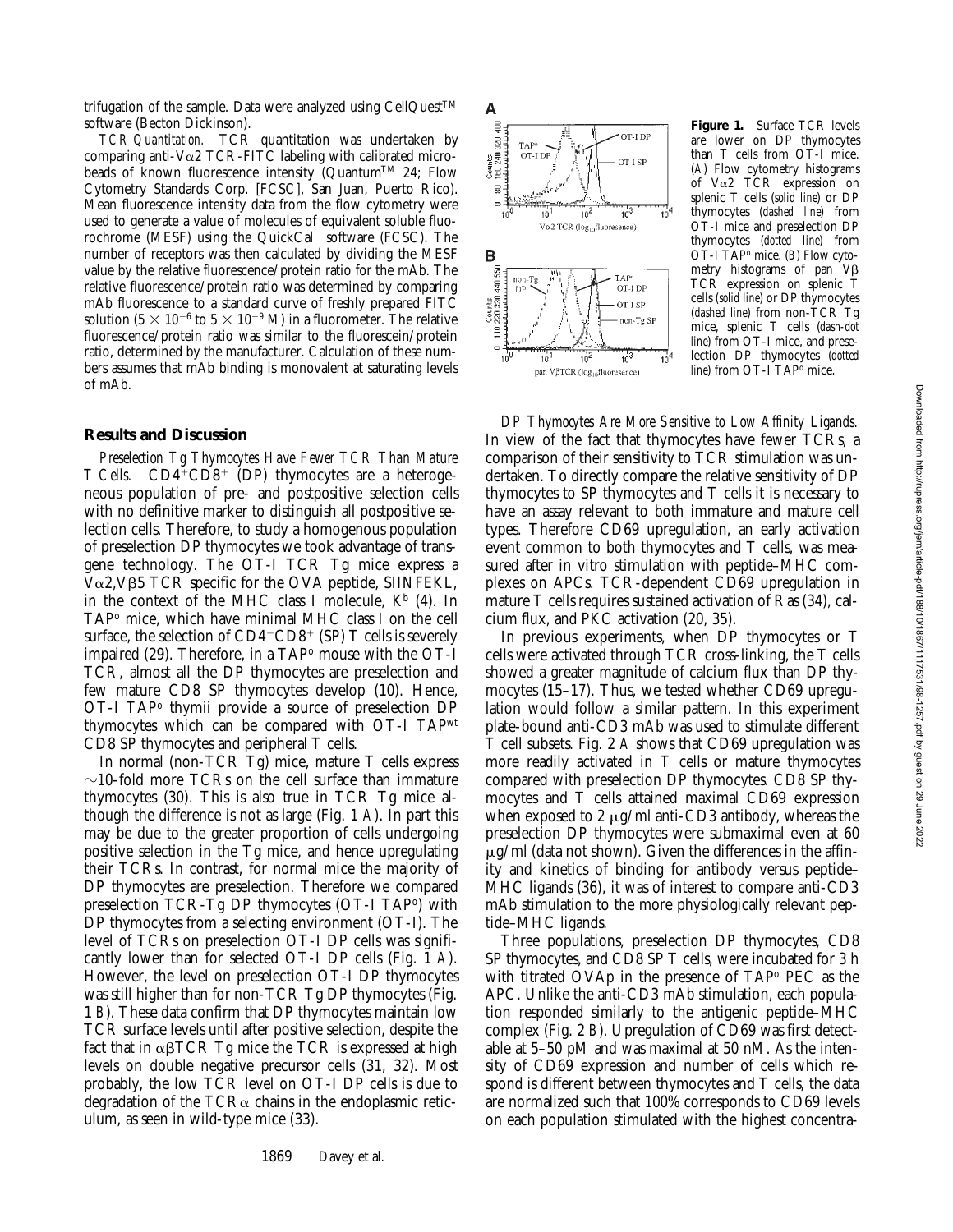

**Figure 2.** CD69 upregulation on preselection DP thymocytes and T cells stimulated with various ligands. Immature and mature T cells were stimulated, for 3 h at 37°C, with dilutions of plate-bound anti-CD3 mAb (*A*), OVAp + APC (*B*), anti-CD3 + APC (*C*), or OVA variant peptides + APC (*D*). For preselection (OT-I TAPo) DP thymocytes (*squares*), OT-I CD8 SP thymocytes (*circles*), and OT-I CD8 SP splenocytes (*triangles*), the percentage of CD69-expressing cells on CD4/CD8-defined subpopulations was determined by flow cytometry. The data have been normalized such that the percentage of  $\text{CD}69^+$  cells in the presence of 5  $\mu$ M  $\text{OVAp} = 100\%$  for each cell subset. The graphs shown are representative of data from six to eight independent experiments.

tion of OVAp. The same result was obtained whether cells were analyzed for the percentage of  $CD69<sup>+</sup>$  cells or the change in mean fluorescence intensity (data not shown).

Possible explanations for the lack of thymocyte response to anti-CD3 mAb may be the lower levels of TCRs on the cell surface. In contrast to the relatively low affinity binding of peptide–MHC, antibody binding has a high affinity and a slow off-rate (36). Therefore, the difference in TCR number may be more significant if the TCR cannot be serially triggered (21). Alternatively, the APCs may be providing adhesion molecules or costimulators which preferentially lower the signaling threshold for thymocytes but not T cells. To address this,  $FcR+TAP<sup>o</sup> PEC$  were used to present and cross-link the anti-CD3 mAb, rather than using plate-bound mAb. Even under these conditions, CD8 SP T cells were still more responsive than the preselection DP thymocytes (Fig. 2 *C*). Therefore, the inability of thymocytes to respond optimally to anti-CD3 mAb may reflect the lower TCR numbers on the cell surface and a quantitatively different signal and/or differences in ligand binding resulting in a qualitatively different signal relative to peptide–MHC ligand stimulation.

The most interesting result was obtained when OVA variant peptides were used for stimulating the TCRs (Fig. 2 *D*). The selected variants were chosen to encompass a spectrum of agonist strength for the OT-I TCR, as characterized previously (4, 24, 25). A correlation between agonist strength and TCR affinity for peptide–MHC ligands has been observed (5). As seen with OVAp, the strong agonist peptide N6 induced considerable upregulation of CD69 in all the cell subsets (the greater magnitude of the CD8 SP T cell response was not consistently observed). However, for peptide G4, CD69 upregulation was observed for the preselection DP thymocytes but not the CD8 SP thymocytes or mature T cells. In some experiments a response to peptide E1 was detected for the DP thymocytes only (data not shown). V-OVA, although able to positively select OT-I T cells in fetal thymic organ culture (4), did not stimulate detectable CD69 upregulation at this time point in the assay. Identical results were obtained using a mouse fibroblast cell line transfected with  $K<sup>b</sup>$  (26, 27) as the APC (data not shown). This enhanced sensitivity of thymocytes to variant peptide–MHC ligands was also observed at an 18-h time point (data not shown).

The greater response of DP thymocytes to OVAp– MHC ligand compared with TCR cross-linking by mAb may be explained, at least in part, by the participation of CD4 and CD8 coreceptors. Previous work has found that costimulation with TCR/CD4 over TCR cross-linking alone improved the calcium flux in thymocytes (37) and the activation of Zap-70 in T cells (38). Similarly, we observed enhanced CD69 upregulation in response to anti-CD3 and anti-CD8 mAb cross-linking on DP thymocytes relative to anti-CD3 alone (data not shown). However, when comparing the response with OVAp or variants, the involvement of coreceptors is equivalent for the thymocytes and T cells. The fact that the thymocytes and T cells were indistinguishable in their response to strong stimuli such as OVAp, but different for weak stimuli such as G4 is consistent with previous data in the OT-I system and others, which suggests that low concentrations of antigenic peptide cannot substitute for low affinity ligands in the positive selection of functionally competent mature cells (39, 40). Whether this is because low affinity ligands give a qualitatively (41, 42) or quantitatively different signal in thymocytes remains to be determined.

*Preselection DP Thymocytes Flux Calcium in Response to Low Affinity Ligands.* In addition to CD69 upregulation, an increase in intracellular calcium levels is an early activation event occurring in both thymocytes and T cells. Therefore we were interested in whether the same sensitivity of preselection DP thymocytes to stimulation by peptide–MHC ligands could be seen by measuring changes in intracellular calcium. Thymocytes and T cells were loaded with the calcium binding dye, Indo-1-AM, and stimulated with anti-CD3 mAb or APCs loaded with no peptide–G4 or OVAp. Upon binding calcium, the fluorescence of Indo-1 changes and this can be measured by flow cytometry, where FL4 detects calcium bound Indo, FL5 detects unbound Indo-1, and the ratio of FL4/FL5 is determined. The magnitude of the change in FL4/FL5 correlates with the increase in intracellular calcium (28). Fig. 3 *A* shows the change in the FL4/FL5 ratio over time for preselection DP thymocytes exposed to different stimuli. To quantitate this data, FL4/FL5 histograms were divided into adjacent nonoverlapping regions corresponding to low, intermediate, high, and very high FL4/FL5 ratios. Fig. 3 *B* shows representative histograms of this analysis for DP thymocytes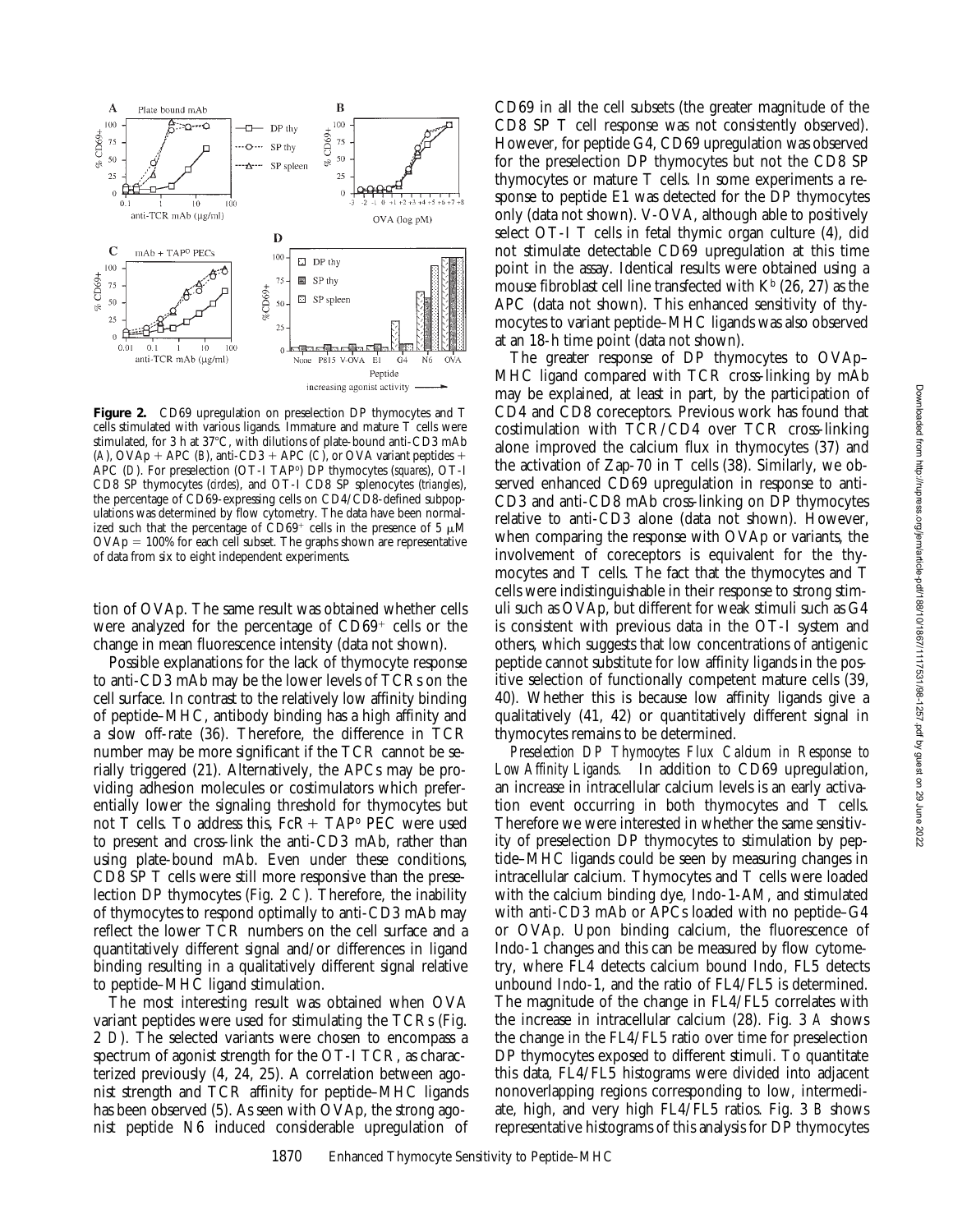

**Figure 3.** Changes in intracellular calcium in DP thymocytes and T cells stimulated with various ligands. (*A*) Dot plots of FL4/FL5 versus time for preselection (OT-I TAPo) DP thymocytes stimulated with APC alone, anti- $\check{CD}3 \check{m}Ab + \text{goat anti–mouse}$ Ig,  $OVAp + APC$ , and  $G4 + APC$ . The break in the trace corresponds to the time where the T cells and APCs were centrifuged together before being resuspended gently to pass through the flow cytometer. The two breaks for mAb cross-linking correspond to the sequential addition of anti-CD3 mAb and the goat anti–mouse Ig. (*B*) Representative histograms for FL4/FL5 of preselection DP thymocytes with APC alone or 10  $\mu$ M OVAp, showing nonoverlapping markers set for low, intermediate, high, and very high expressing cells corresponding to increased intracellular calcium levels. Histogram data are based on the gate shown in *A.* (*C*) Graphs of the percentage of cells in each FL4/FL5 gate for preselection DP thymocytes and OT-I CD8 SP splenocytes stimulated with anti-CD3 mAb, OVAp, and G4 peptide. Markers were set as in *B.* Background levels determined by the APCs alone control have been subtracted from the values graphed. The APCs used in this experiment were of the  $5AK<sup>b</sup>$  cell line. Similar results were seen using TAPo PEC as the APCs. The data shown are representative of four independent experiments.

mixed with no peptide and OVAp-loaded APCs. A summary of this analysis for preselection DP thymocytes and CD8 SP T cells is graphed in Fig. 3 *C.* To avoid the potential complication of stimulating the cells through antibody labeling, preselection DP thymocytes were isolated from TAP<sup>o</sup> OT-I thymii ( $>85\%$  CD4<sup>+</sup>CD8<sup>+</sup>), and used without further purification. For the CD8 SP T cells, unpurified lymph node and spleen cells from OT-I RAG<sup>o</sup> animals  $(80\% \text{ CD4}^{-} \text{CD8}^{+})$  or OT-I negative selection column chromatography purified OT-I lymph node cells  $(>90\%)$  $CD4-CD8+$ ) were used. Similar results were obtained with each cell population.

Both the trace (Fig. 3 *A*) and graph (Fig. 3 *C*) show that a significant proportion of both thymocytes and mature T cells increase intracellular calcium levels in response to anti-CD3 mAb stimulation. For the preselection DP thymocytes, most of the responding cells have a low FL4/FL5 ratio in comparison with the CD8 SP T cells, where the responding cells have an intermediate to very high response. Hence, these data using TCR Tg cells are consistent with previous data in non-TCR Tg systems showing that mature T cells are more responsive to anti-TCR mAb cross-linking than DP thymocytes (15–17). For stimulation with OVAp, an increase in intracellular calcium was seen in both the preselection DP thymocytes and the mature T cells, with a broad spectrum of individual cell responses from low to very high FL4/FL5 ratios. For the preselection DP thymocytes stimulated with the OVA variant, G4, a

distinct calcium flux was detected, albeit fewer cells responded and with a smaller magnitude of response relative to activation by OVAp. In contrast, no response to G4 was detected in the CD8 SP T cells. Therefore, consistent with the CD69 analysis, preselection DP thymocytes are exquisitely sensitive to stimulation by low affinity ligands but are less sensitive to mAb cross-linking of the TCR complex relative to mature SP T cells. Further examination of the calcium response at the individual cell level to assess latency and oscillations in response to peptide–MHC ligands may reveal further differences with implications for cell function (17).

*TCR Engagement Is Equivalent Between Thymocytes and T Cells.* The enhanced responsiveness of thymocytes to low affinity peptide–MHC ligands could be explained by more efficient TCR signal transduction in thymocytes and/or a preferential increase in nonspecific adhesion between thymocytes and APCs relative to T cells. To distinguish between these two possibilities we measured the number of TCRs downregulated in response to stimulation. TCR downregulation has been shown to correlate with TCR occupancy and be proportional to the T cell's biological response (21, 43). Additionally, in contrast to CD69 upregulation, TCR downregulation is independent of TCR signal transduction, as it is not blocked by inhibitors of protein tyrosine kinases, protein C kinases, lipid kinases, protein synthesis, or actin polymerization (22, 23) (Schober, S.L., and S.C. Jameson, unpublished data). Therefore, if nonspe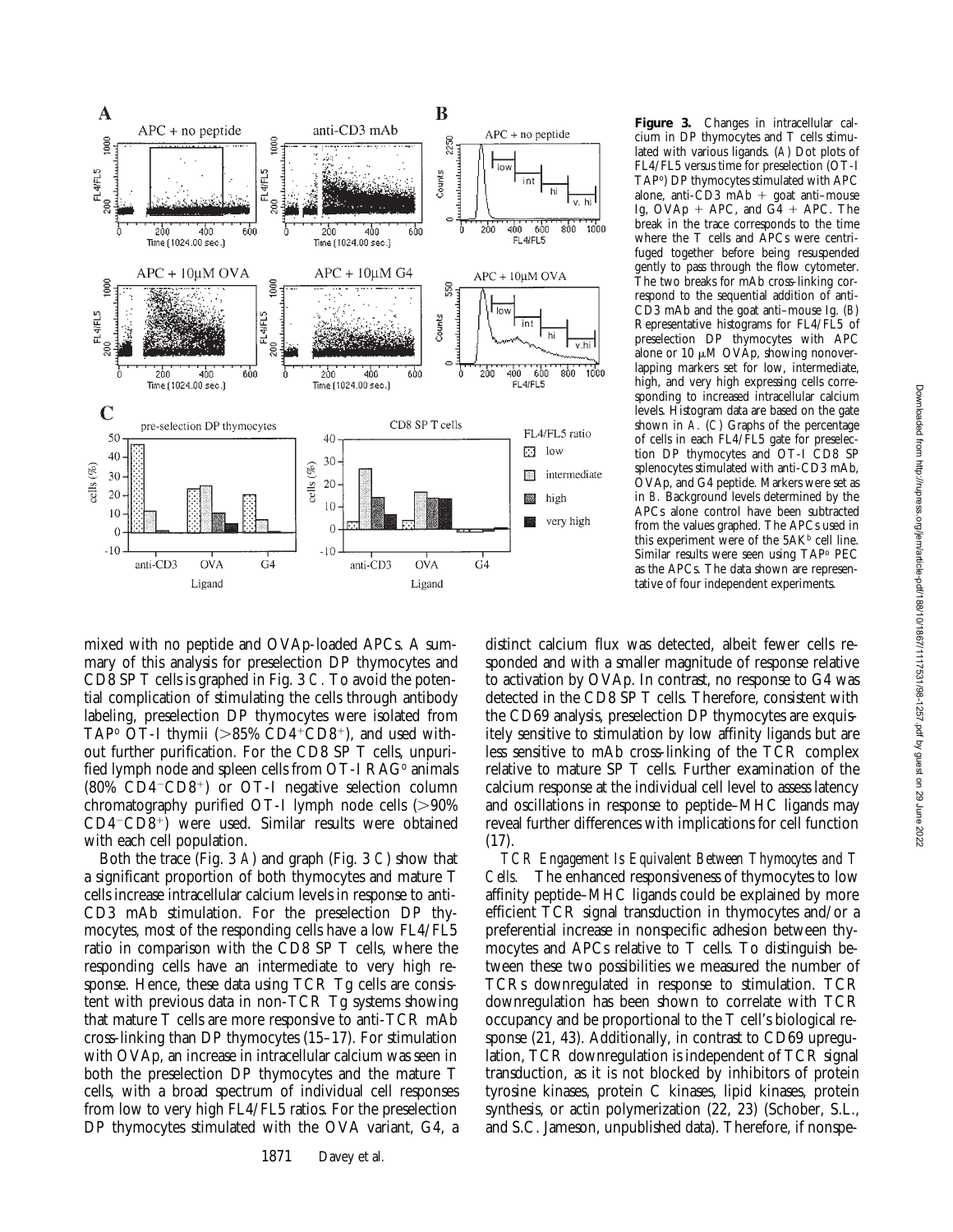cific adhesion interactions are increasing the area of contact between thymocytes and APCs then more TCRs will be downregulated in thymocytes compared with T cells upon exposure to the same ligand concentration.

The number of TCRs downregulated in response to OVAp presentation was quantitated for preselection DP thymocytes and CD8 SP splenocytes which, as shown above, respond equally in terms of CD69 upregulation (Fig. 2 *B*). The quantitative analysis was performed using flow cytometry and comparison to beads with known concentrations of fluorochrome. At high concentrations of peptide, the CD8 SP T cells will downregulate a greater number of TCRs as they have more TCRs than DP thymocytes. However, at lower OVAp concentrations, the initial numbers of TCRs downregulated can be determined. Table 1 shows that preselection DP thymocytes and T cells initiate TCR downregulation at a similar OVAp concentration, 1–10 pM. However, the thymocytes downregulate fewer TCRs than mature T cells at any given OVAp concentration. Hence, it is unlikely that preselection DP thymocytes are more sensitive to low affinity variant peptide ligands due to increased nonspecific adhesion to the APC. Indeed, the same biological response observed for fewer TCRs downregulated is more consistent with enhanced TCR signal transduction in the preselection DP thymocytes.

*Conclusion.* For thymocytes to be positively selected by low avidity ligands, the DP thymocytes must be more sensitive than mature T cells. To the contrary, previous data directly comparing thymocytes and T cells found thymocytes were less sensitive when stimulated with anti-TCR mAb. In the experiments described here, early activation events in immature and mature T cells stimulated with peptide–MHC complexes were investigated. We have demonstrated the unique sensitivity of a defined preselection thymocyte population to low affinity ligands.

The increase in CD69 and intracellular calcium levels seen in the preselection thymocytes in response to low affinity peptide–MHC ligands is consistent with observations of in vivo positive selection. In the HY TCR Tg mice a subset of  $CD69<sup>+</sup>$  DP cells was seen in thymocytes from female mice on a selecting MHC background (44). Likewise, the development of late stage DP thymocytes in female HY-TCR Tg mice was blocked by inhibitors of calcineurin, a component of the calcium signaling pathway (45, 46).

As seen in normal mice, TCR Tg thymocytes maintain low levels of TCRs at the DP stage. A cell with fewer receptors would be expected to be less sensitive than a cell with more receptors. On the other hand, if the thymocyte is more sensitive due to more efficient signal amplification or altered signaling pathways then low TCR levels may be

**Table 1.** *The Number of TCR Downregulated on Thymocytes and T Cells in Response to*  $OVAp + APC$ 

| OVAp   | TCR number internalized <sup>‡</sup> |                       |
|--------|--------------------------------------|-----------------------|
|        | Preselection<br>DP thymocytes        | CD8 SP<br>splenocytes |
| $pM^*$ |                                      |                       |
| 0      | $\theta$                             | 0                     |
| 0.5    | $-10 \pm 16$                         | $22 \pm 65$           |
| 1.4    | $-61 \pm 52$                         | $182 \pm 83$          |
| 4.1    | $76 \pm 42$                          | $252 \pm 74$          |
| 12.3   | $158 \pm 31$                         | $601 \pm 77$          |
| 37     | $351 \pm 10$                         | $1,070 \pm 118$       |
| 111    | $581 \pm 58$                         | $1,666 \pm 146$       |
| 333    | $860 \pm 59$                         | $2.279 \pm 67$        |
| 1,000  | $1,131 \pm 63$                       | $3,340 \pm 301$       |
| 3,000  | $1,311 \pm 42$                       | $4.464 \pm 408$       |

\*Preselection (OT-I TAPo) DP thymocytes or OT-I CD8 SP splenocytes were incubated for 3 h with dilutions of OVAp and APC. The APC in these experiments was the  $5AK<sup>b</sup>$  cell line.

‡TCR numbers were quantitated by flow cytometry with reference to beads of known fluorochrome levels. The number of TCR downregulated was calculated by (number of TCR for APC + no peptide)  $-$ (number of TCR at peptide dilution). Values shown are the mean  $\pm$ SD for triplicate samples.

a protective mechanism to prevent inappropriate negative selection.

A caveat concerning the conclusions of these experiments is that the two APCs used may express a costimulator that preferentially lowers the signaling threshold in thymocytes but not in T cells. This would make the thymocytes selectively more sensitive rather than inherently so. However, if this were the case, a difference in the response to OVAp might also be expected, whereas we found the response between thymocytes and T cells to be the same.

Therefore, the challenge is to identify the differences in the signaling pathways downstream of the TCRs which mediate this enhanced sensitivity of preselection DP thymocytes to low affinity ligands. In DP thymocytes a significant proportion of the  $\zeta$  chains are tyrosine phosphorylated although the effect of this on signal transduction remains to be clarified (47, 48). In addition, a number of molecules with different expression levels between DP thymocytes and T cells such as the protein tyrosine kinases Fyn (49) and Syk (50) and the protein phosphatase, Shp-1 (Davey, G.M., and K.A. Hogquist, unpublished data) are interesting candidates for further investigation.

1872 Enhanced Thymocyte Sensitivity to Peptide–MHC

The authors wish to thank Caridad Rosette for advice on calcium analysis, Janet Peller for FACSVantage operation, Lisa Rogers for technical assistance, and lab colleagues for helpful discussion and critical review of this manuscript.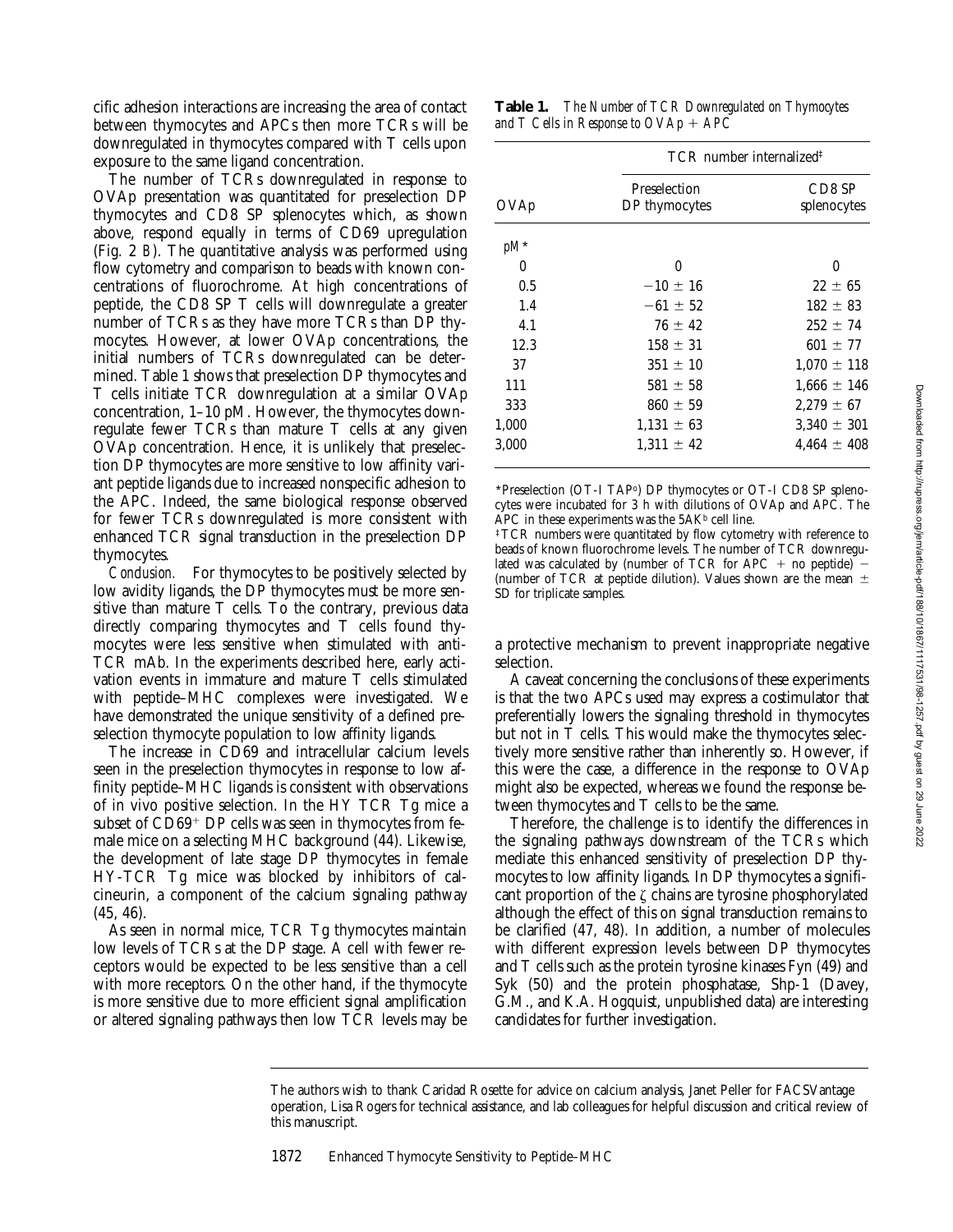This work was supported by National Institutes of Health grants A135296, A139560, and A138903 and the American Cancer Society.

Address correspondence to Kristin A. Hogquist or Stephen C. Jameson, Box 334 FUMC, 420 Delaware St. SE, Minneapolis, MN 55455. Phone: 612-626-2403; Fax: 612-625-2199; E-mail: hogqu001@tc.umn.edu or james024@tc.umn.edu

*Received for publication 20 July 1998 and in revised form 2 September 1998.*

#### **References**

- 1. Jameson, S.C., and M.J. Bevan. 1998. T cell selection. *Curr. Opin. Immunol.* 10:214–219.
- 2. Sebzda, E., V.A. Wallace, J. Mayer, R.S.M. Yeung, T.W. Mak, and P.S. Ohashi. 1994. Positive and negative thymocyte selection induced by different concentration of a single peptide. *Science.* 263:1615–1618.
- 3. Ashton-Rickardt, P.G., A. Bandeira, J.R. Delaney, L. Van Kaer, H.-P. Pircher, R.M. Zinkernagel, and S. Tonegawa. 1994. Evidence for a differential avidity model of T cell selection in the thymus. *Cell.* 76:651–663.
- 4. Hogquist, K.A., S.C. Jameson, W.R. Heath, J.L. Howard, M.J. Bevan, and F.R. Carbone. 1994. T cell receptor antagonist peptides induce positive selection. *Cell.* 76:17–27.
- 5. Alam, S.M., P.J. Travers, J.L. Wung, W. Nasholds, S. Redpath, S.C. Jameson, and N.R.J. Gascoigne. 1996. T cell receptor affinity and thymocyte positive selection. *Nature.* 381: 616–620.
- 6. Ashton-Rickardt, P.G., and S. Tonegawa. 1994. A differential-avidity model for T-cell selection. *Immunol. Today.* 15: 362–366.
- 7. Jameson, S.C., K.A. Hogquist, and M.J. Bevan. 1995. Positive selection of thymocytes. *Annu. Rev. Immunol.* 13:93–126.
- 8. Sebzda, E., T.M. Kundig, C.T. Thomson, K. Aoki, S.Y. Mak, J.P. Mayer, S.G. Nathenson, and P.S. Ohashi. 1996. Mature T cell reactivity altered by peptide agonist that induces positive selection. *J. Exp. Med.* 183:1093–1104.
- 9. Liu, C.P., F. Crawford, P. Marrack, and J. Kappler. 1998. T cell positive selection by a high density, low affinity ligand. *Proc. Natl. Acad. Sci. USA.* 95:4522–4526.
- 10. Hogquist, K.A., A.J. Tomlinson, W.C. Kieper, M.A. Mc-Gargill, M.C. Hart, S. Naylor, and S.C. Jameson. 1997. Identification of a naturally occurring ligand for thymic positive selection. *Immunity.* 6:389–399.
- 11. Hu, Q., C.R.B. Walker, C. Girao, J.T. Opferman, J. Sun, J. Shabanowitz, D.F. Hunt, and P.G. Ashton-Rickardt. 1997. Specific recognition of thymic self-peptides induces the positive selection of cytotoxic T lymphocytes. *Immunity.* 7:221–231.
- 12. Vasquez, N.J., J. Kaye, and S.M. Hedrick. 1992. In vivo and in vitro clonal deletion of double-positive thymocytes. *J. Exp. Med.* 175:1307–1316.
- 13. Yagi, J., and C.A. Janeway, Jr. 1990. Ligand thresholds at different stages of T cell development. *Int. Immunol.* 2:83–88.
- 14. Pircher, H., U.H. Rohrer, D. Moskophidis, R.M. Zinkernagel, and H. Hengartner. 1991. Lower receptor avidity required for thymic clonal deletion than for effector T-cell function. *Nature.* 351:482–485.
- 15. Havran, W.L., M. Poenie, J. Kimura, R. Tsien, A. Weiss, and J.P. Allison. 1987. Expression and function of the CD3 antigen receptor on murine CD4+CD8+ thymocytes. Nature. 330:170–173.
- 16. Finkel, T.H., M. McDuffie, J.W. Kappler, P. Marrack, and J.C. Cambier. 1987. Both immature and mature T cells mo-

bilize Ca2<sup>+</sup> in response to antigen receptor crosslinking. Na*ture.* 330:179–181.

- 17. Hedin, K.E., M.W. Appleby, and D.E. Clapham. 1995. Developmental regulation of TCR-CD3-dependent  $[Ca2+]$ i responses of individual normal and pp59fyn-deficient T lymphocytes. *Immunology.* 84:183–192.
- 18. Cantrell, D. 1996. T cell antigen receptor signal transduction pathways. *Annu. Rev. Immunol.* 14:259–274.
- 19. Testi, R., D. D'Ambrosio, R. De Maria, and A. Santoni. 1994. The CD69 receptor: a multipurpose cell-surface trigger for hematopoietic cells. *Immunol. Today.* 15:479–483.
- 20. Testi, R., J.H. Phillips, and L.L. Lanier. 1989. Leu 23 induction as an early marker of functional CD3/T cell antigen receptor triggering. Requirement for receptor cross-linking, prolonged elevation of intracellular  $[Ca^{++}]$  and stimulation of protein kinase C. *J. Immunol.* 142:1854–1860.
- 21. Valitutti, S., S. Muller, M. Cella, E. Padovan, and A. Lanzavecchia. 1995. Serial triggering of many T cell receptors by a few peptide–MHC complexes. *Nature.* 375:148–151.
- 22. Salio, M., S. Valitutti, and A. Lanzavecchia. 1998. Agonistinduced T cell receptor downregulation: molecular requirements and dissociation from T cell activation. *Eur. J. Immunol.* 27:1769–1773.
- 23. Cai, Z., H. Kishimoto, A. Brunmark, M.R. Jackson, P.A. Peterson, and J. Sprent. 1997. Requirements for peptideinduced T cell receptor downregulation on naive  $CD8^+$  T cells. *J. Exp. Med.* 185:641–651.
- 24. Jameson, S.C., F.R. Carbone, and M.J. Bevan. 1993. Clonespecific T cell receptor antagonists of major histocompatibility complex class I–restricted cytotoxic T cells. *J. Exp. Med.* 177:1541–1550.
- 25. Carbone, F.R., S.J. Sterry, J. Butler, S. Rodda, and M.W. Moore. 1992. T cell receptor alpha-chain pairing determines the specificity of residue 262 within the Kb-restricted, ovalbumin257-264 determinant. *Int. Immunol.* 4:861–867.
- 26. Pullen, J.K., H.D. Hunt, R.M. Horton, and L.R. Pease. 1993. The functional significance of two amino acid polymorphisms in the antigen-presenting domain of class I MHC molecules. *J. Exp. Med.* 177:869–873.
- 27. Chen, W., J. McCluskey, S. Rodda, and F.R. Carbone. 1993. Changes at peptide residues buried in the major histocompatibility complex (MHC) class I binding cleft influence T cell recognition: a possible role for indirect conformational alterations in the MHC class I or bound peptide in determining T cell recognition. *J. Exp. Med.* 177:869–873.
- 28. June, C.H., and P.S. Rabinovitch. 1994. Intracellular ionized calcium. *Methods Cell Biol.* 41:149–174.
- 29. Van Kaer, L., P.G. Ashton Rickardt, H.L. Ploegh, and S. Tonegawa. 1992. TAP1 mutant mice are deficient in antigen presentation, surface class I molecules, and  $CD4-8^+$  T cells. *Cell.* 71:1205–1214.
- 30. Roehm, N., L. Herron, J. Cambier, D. DiGuisto, K.